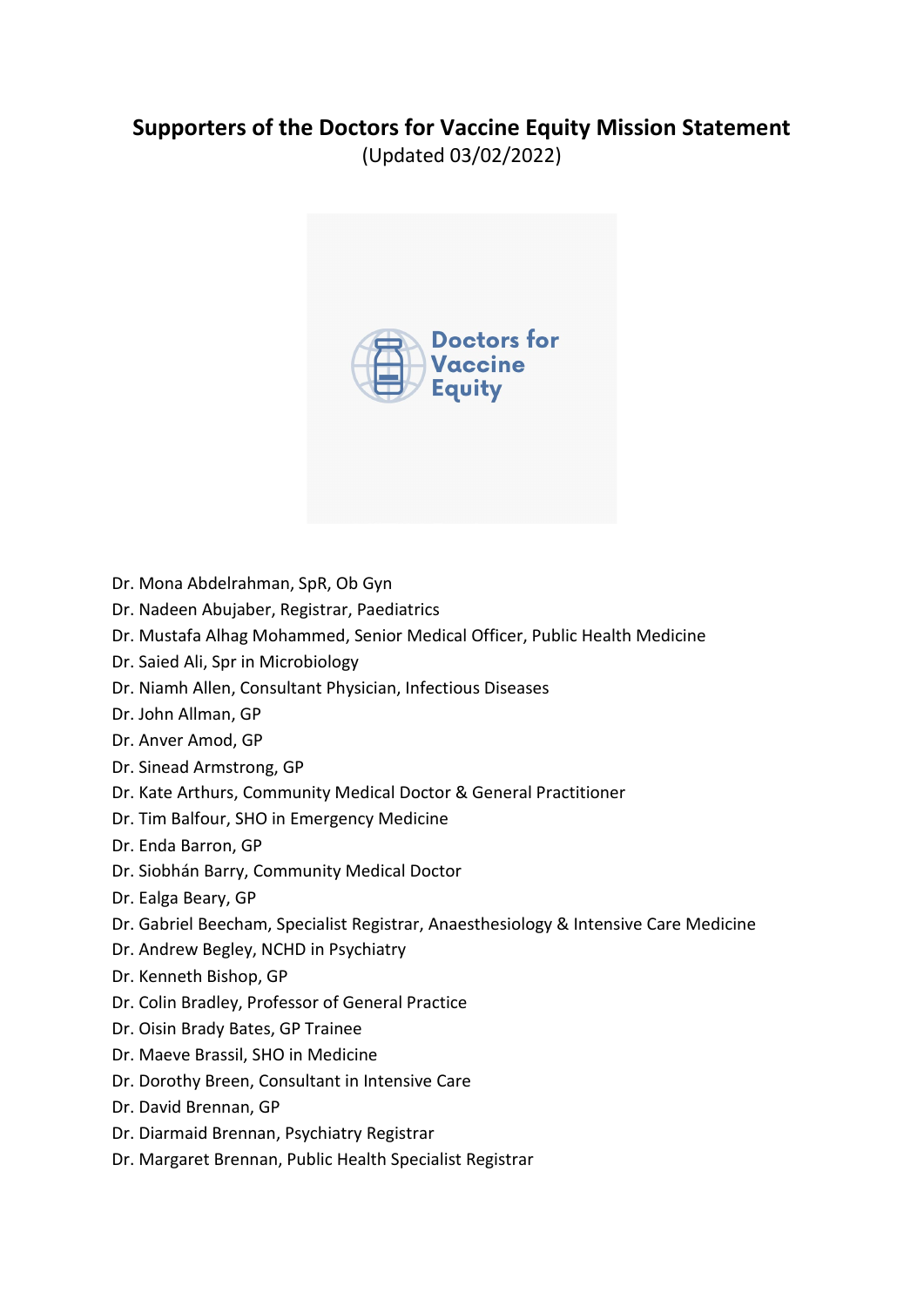Prof. Ruairi Brugha, Professor Emeritus, Public Health and Epidemiology

- Dr. David Buckley, GP
- Dr. Cathy Burke, Consultant in Obstetrics / Gynaecology
- Dr. David Burke, GP Registrar
- Dr. Neidin Bussman, Neonatology
- Dr. David Byrne, GP
- Dr. Colm Byrne, Consultant in Geriatrics and General Medicine
- Dr. Joanne Byrne, SpR in Infectious Diseases
- Dr. Niamh Cafferty, GP
- Dr. Lisa Cahill, Senior Medical Officer, Child Health
- Dr. Jack Canavan, GP SHO
- Dr. Bridin Cannon, Community Medical Doctor, Vaccination and child health
- Dr. Christopher Carroll, Specialist in Public Health Medicine
- Dr. Marie Casey, Specialist in Public Health Medicine
- Dr. Fiona Cianci, Specialist in Public Health Medicine
- Dr. Vineta Ciprike, Consultant, Obstetrics and Gynaecology
- Dr. Lindsey Clarke, Consultant in Histopathology
- Dr. Catherine Clifford, GP
- Dr. Daniel Coffey, GP
- Dr. Gabrielle Colleran, Consultant, Paediatric Radiology
- Dr. Martha Collins, GP
- Dr. Ciara Conlan, Registrar in Medical Virology
- Dr. Peter Conlon, SHO
- Dr. Roisin Connolly, Clinical Microbiology
- Dr. Kevin Connolly, Paediatrics, Special Advisor NIAC
- Dr. Jennifer Connolly, NCHD, GP
- Dr. Aileen Conway, SpR in Infectious Diseases
- Dr. Laura Cooke, GP Registrar
- Dr. Fionnuala Cooney, Director of Public Health, Public Health
- Dr. Eleanor Corcoran, Consultant Psychiatrist
- Dr. Alan Coss, Consultant in Gastroenterology/Medicine
- Dr. Orla Cotter, GP
- Dr. Grainne Courtney, Consultant in GUM/HIV
- Dr. Danielle Courtney, Medical officer in Public Health
- Dr. Deirdre Coyle, GP
- Dr. Cathal Coyne, NCHD
- Dr. Faith Cranfield, Consultant, Palliative Medicine
- Dr. Sheila Creedon, Community Medical Doctor, Paediatrics
- Dr. Tom Cronin, GP Trainee
- Dr. Caitlin Crowe, SHO in ED
- Dr. Sinead Crowley, Medical officer in Public Health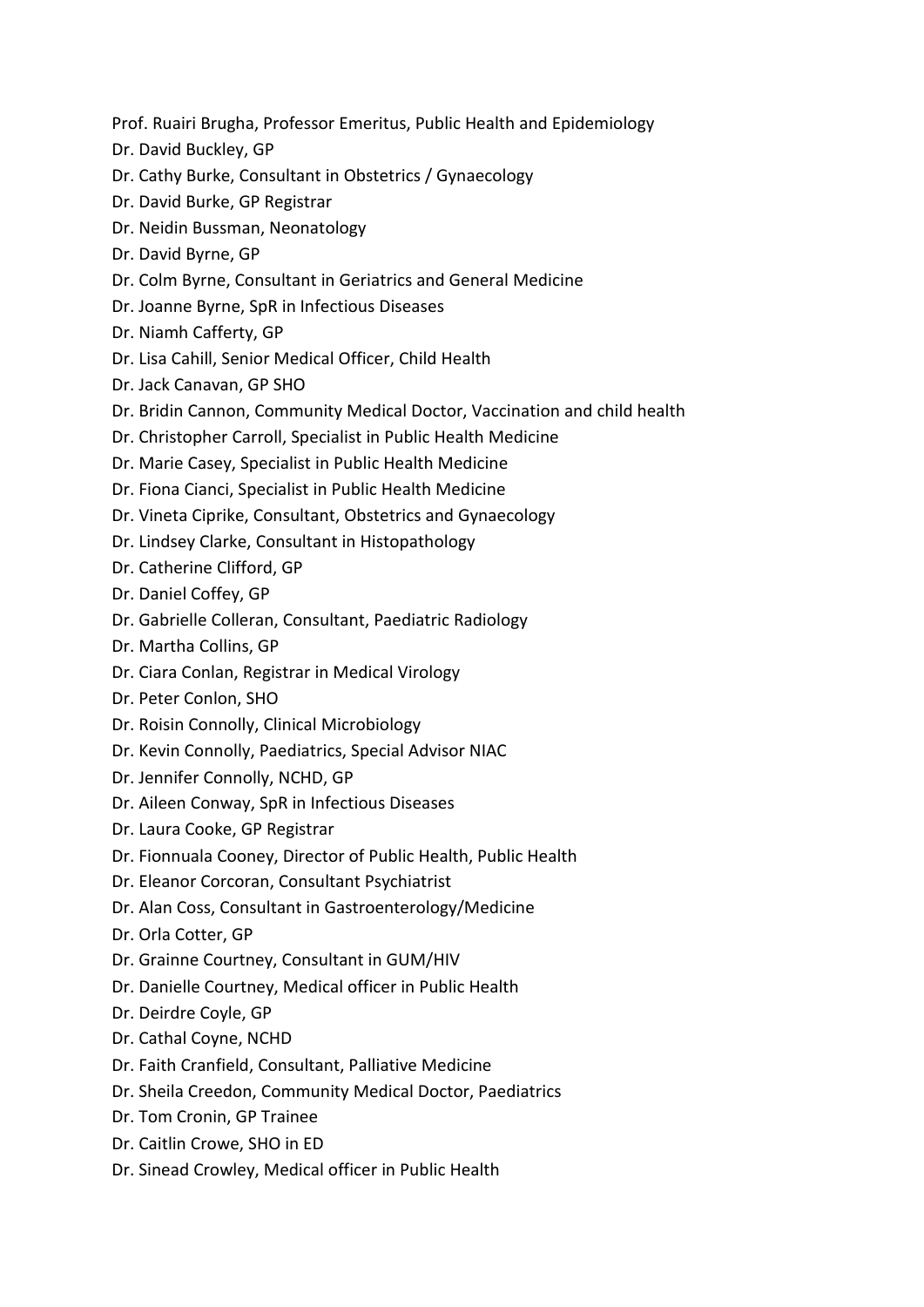Dr. Niall Crumlish, Consultant Psychiatrist

- Dr. Julie Cunningham, GP
- Dr. James Curneen, Clinical SpR
- Dr. Ben Bella Dafalla, General Practitioner
- Dr. Catherine de Blacam, Consultant Plastic Surgeon
- Dr. Cillian De Gascun, Medical Director, UCD NVRL
- Dr. Maria Deery, Public Health Specialist Registrar
- Dr. Kevin Delargy, GP
- Dr. Alison DeMaio, Post-CSCST Fellow, Obstetrics and Gynaecology
- Dr. Anne Marie Dillon, Senior Medical Officer, Community Health
- Dr. Eilis Dockry, SHO in Paediatrics
- Dr. Jane Doheny, SHO in Medicine
- Dr. Mark Doherty, Consultant Medical Oncologist
- Dr. Aaron Doherty, Spr in Clinical Microbiology and Clinical Lecturer RCSI
- Dr. Anne-Marie Dolan, SpR in Microbiology
- Dr. Eoghan Donlon, SpR in Neurology
- Dr. Claire Donnelly, Consultant in Infectious diseases
- Dr. Seán Donohue, SpR in Infectious Diseases
- Dr. Deirdre Dowdall, GP
- Dr. Caitriona Doyle, Consultant in Infectious Diseases
- Dr. Carol Duffy, GP
- Dr. James Duncan, Senior House Officer in Anaesthesiology
- Dr. Andrew Dundas, SHO in General Practice
- Dr. Shane Dunlea, GP
- Dr. Emma Dunne, SpR in Radiology
- Dr. Claire Dunne, GP
- Dr. Eoin Dunphy, GP
- Dr. Ruth Dwyer, GP
- Prof. Marion Dyer, Asst. Prof. Primary Care.
- Dr. Margaret Edgeworth, GP
- Dr. Jessica Ennis, SHO in GP
- Dr. Eamonn Faller, SpR in Infectious diseases
- Prof. Eoin Feeney, Infectious Diseases
- Dr. Lauren Fields, Registrar, GP
- Dr. Bernie Finneran, GP
- Dr. Margaret Fitzgerald, National PH Lead Social Inclusion HSE, Public Health Medicine
- Dr. Sarah Fitzgibbon, GP
- Prof. Chris Fitzpatrick, Obstetrics & Gynaecology
- Prof. Fidelma, Fitzpatrick, Professor and Head of Dept of Clinical Microbiology RCSI and
- Consultant Microbiologist Beaumont Hospital
- Dr. Mary Flanagan, Paediatrics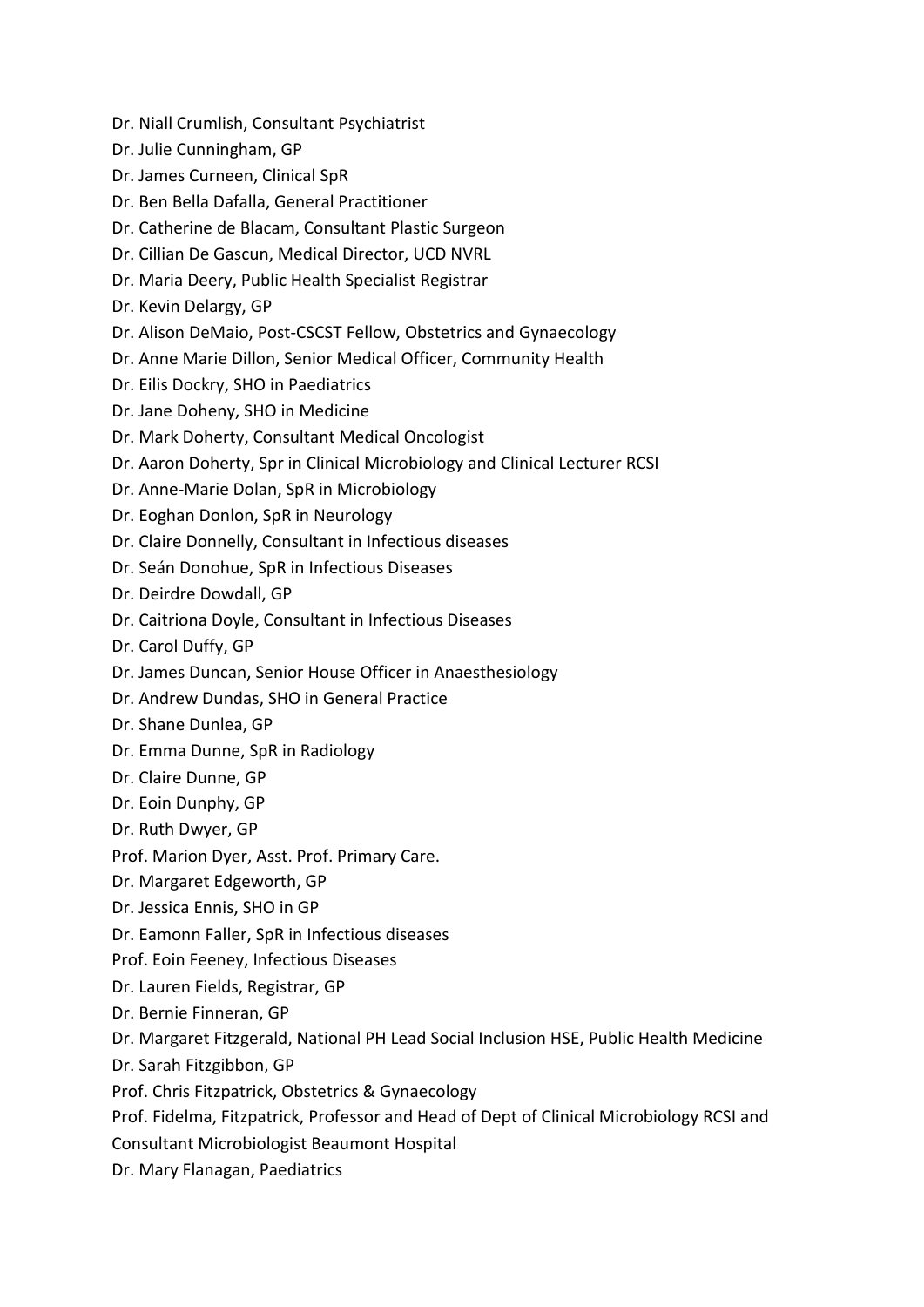- Dr. John Flanagan, GP
- Dr. Catherine Fleming, Consultant in Infectious Diseases
- Dr. Frank Fogarty, NCHD/GP Trainee
- Dr. Janice Foster, GP
- Dr. Mary Francis, Community Medical Doctor
- Dr. Edel Frawley, Community Medicine
- Dr. Enida Friel, Masters in Public Health, Diploma in Tropical Medicine, Diploma in
- Reproductive Health
- Dr. Christine Gaffney, SHO General Medicine
- Dr. Joe Gallagher, GP
- Dr. John Gannon, SHO, paediatrics
- Dr. Daire Gargan, SHO, Stroke Medicine
- Dr. Rebecca Geary, SpR in Radiation Oncology
- Dr. Eimear Gilhooley, SpR in Dermatology
- Dr. Dan Gill, GP
- Dr. Rosemary Gillan, GP
- Dr. Claire Gleeson, General Practice
- Dr. Mari Gleeson, GP
- Prof. Liam Glynn, Professor of General Practice
- Dr. Shauna Golden, SHO in Emergency Medicine
- Dr. Liz Gould, GP
- Dr. Douglas Hamilton, Specialist in Public Health
- Dr. Mohammed Hamza, Emergency Medicine SpR
- Dr. Oisin Hannigan, Specialist Registrar in Geriatric Medicine
- Dr. Ashlyn Hannon, SHO in GP
- Prof. Joe Harbison, Director of Undergraduate Teaching and Learning, School of Medicine,
- TCD and Consultant Physician in Geriatrics and Stroke
- Dr. Kieran Harkin, GP
- Dr. Kathleen Harkin, Community Medicine
- Dr. Peter Harrington, Joint Medical Director Gorey Malawi Health Partnership
- Dr. Rob Harrington, SHO in Medicine
- Dr. Emma Harrington, GP
- Dr. Jeff Harte, SpR in Infectious Diseases
- Dr. Peter Hayes, GP
- Dr. Ann-Marie Hayes, SpR in Paediatrics
- Dr. Laura Heavey, Specialist in Public Health Medicine
- Dr. Aoife Heeney, SpR in Infectious Diseases
- Dr. Coman Hennelly, Research Fellow Palliative Medicine / Palliative Medicine Physician **CSCST**
- Dr. Stephen Higgins, Consultant, Palliative Medicine
- Dr. Pat Hill, GP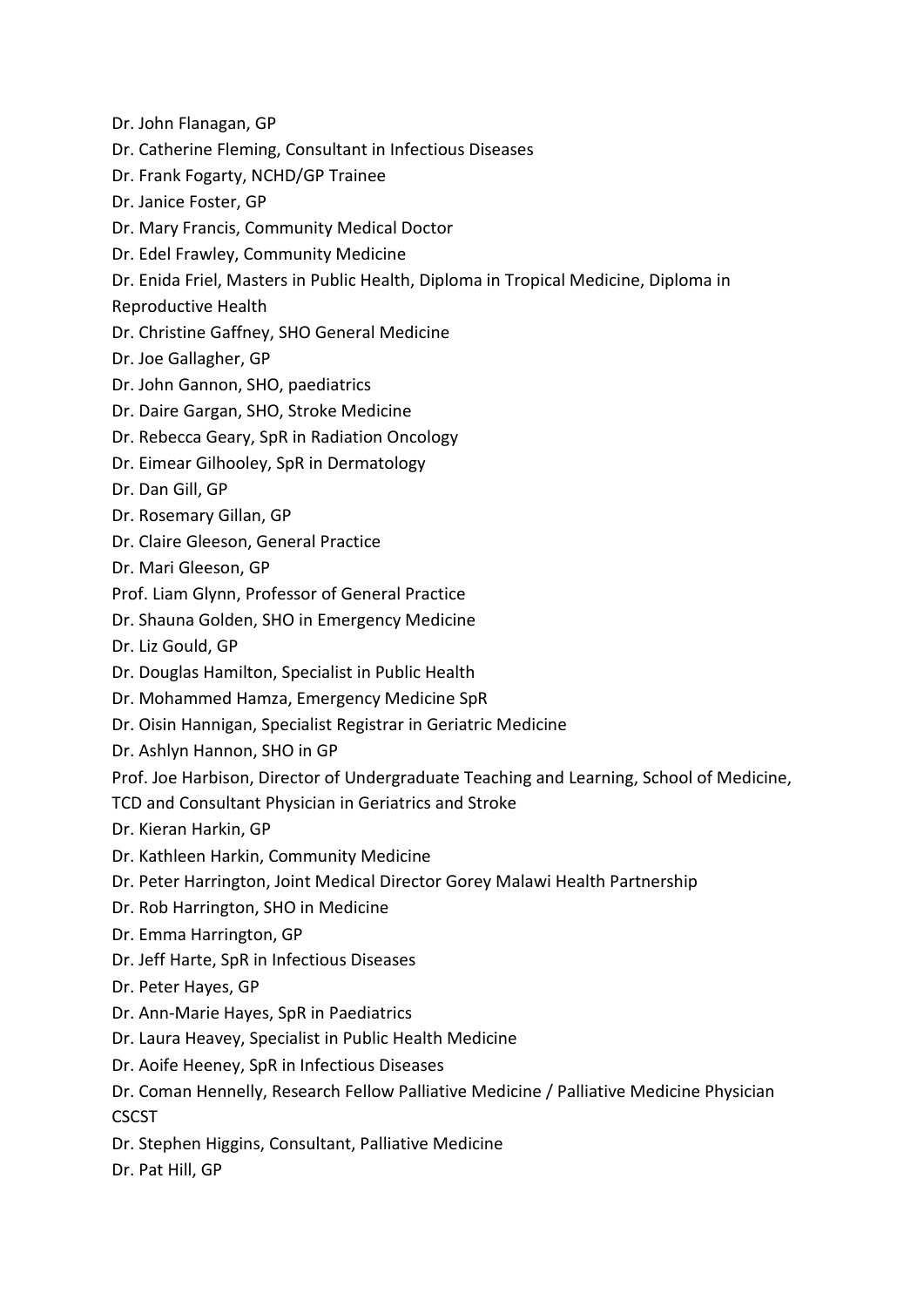- Dr. Siobhan Hinchy, GP
- Dr. Marie Hogan, GP
- Dr. Kate Holohan, GP
- Dr. Nollaig Houlihan, GP
- Dr. Fenton Howell, Director of Public Health
- Dr. Ralph Hurley O'Dwyer, Registrar in Internal Medicine
- Dr. Neil Hyland, SHO, Medical BST
- Dr. Niamh Irving, GP
- Dr. Chai Jairaj, Consultant in Psychiatry
- Dr. Tanzeelah Jamadar, FY1 Doctor, General Surgery
- Dr. Ciaran Joyce, GP
- Dr. Shubhangi Karmaker, Academic Intern, Pharmacology and Therapeutics
- Dr. Amy Keane, SpR, GUM
- Dr. Diane Kell, SHO, GIM
- Dr. Ina Kelly, Specialist in Public Health Medicine
- Dr. Dearbhla Kelly, Consultant in Nephrology
- Dr. Maureen Kelly, Senior Lecturer, GP
- Dr. Christine Kelly, SpR in Infectious Diseases
- Dr. Síle Kelly, SpR in Public Health
- Dr. Ross Kelly, GP
- Dr. Michelle Kennedy, Community and Child health
- Dr. Grace Kenny, SpR in Infectious Diseases
- Dr. Shane Kenny, SHO in General Practice
- Dr. Colm Kerr, Infectious Diseases
- Dr. Emer Kidney
- Dr. Bridget Kiely, GP
- Dr. Ann Kiely, GP and Medical Education
- Dr. Lorna Kilbane, GP SHO
- Dr. Mary Kilcoyne, GP
- Dr. Sarah King, GP
- Dr. Tara Kingston, Consultant in Liaison Psychiatry
- Dr. David Kinlen, GP registrar
- Dr. Michael Kinsella, GP
- Dr. Susan Knowles, Consultant Microbiologist
- Dr. Ciara Lambe, GP
- Dr. Rosaleen Lannon, Consultant Geriatrician
- Dr. Ciara Largey, GP
- Dr. Aisling Lavery, Registrar in Psychiatry
- Dr. Cale Lawlor, Senior Medical Officer, Public Health
- Dr. James Lee, Emergency Medicine Specialist Registrar
- Dr. Sadhbh Lee, Registrar in Obstetrics and Gynaecology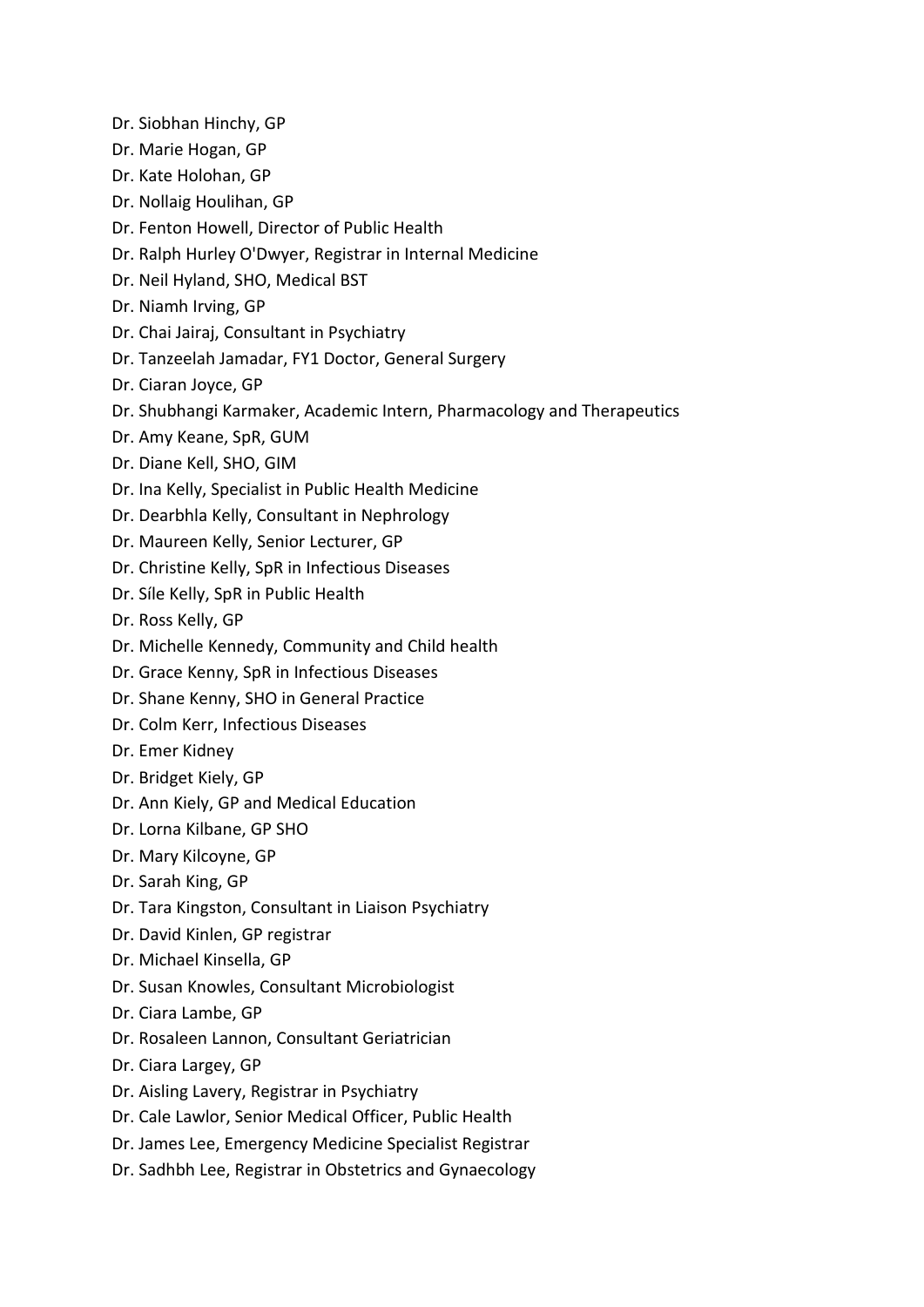- Dr. Zahra Legris, Registrar in Psychiatry
- Dr. Tadg Lehane, GP
- Dr. Maura Linehan, GP
- Dr. Aaron Liston, Registrar in ED
- Dr. Cliona Lorton, COnsultant in Palliative Medicine
- Dr. Judi Lynch, Clinical Microbiology
- Dr. Cillian mac Suibhne, General Practice
- Dr. Kate Mac Sweeney, GP
- Dr. Jane MacDonagh
- Dr. Fiona Magee, GP
- Dr. Roisin Magner, GP Trainee
- Dr. Chris Maharaj, Consultant in Anaesthetics and Pain Management
- Dr. Eimear Mallon, GP
- Dr. Conor Malone, Registrar in Ophthalmology
- Dr. Helen Mannion, Intern in Colorectal Surgery
- Dr. Ruth Martin, Geriatrician
- Prof. Noel McCarthy, Professor of Population Health Medicine
- Dr. Peter McCarthy, Specialist Registrar in Haematology
- Dr. Aileen McCarthy, GP
- Dr. Maeve McCarthy, General Practice
- Prof. Sam McConkey, Deputy Dean, Tropical Medicine and Infectious Disease
- Dr. Martha McCormack, GP Trainee
- Dr. Helene McDermott, Consultant in Clinical Microbiology
- Dr. Jackie McElhinney, Public Health
- Dr. Padraig McGettrick, Specialist Registrar in Infectious Diseases
- Dr. Elaeanor McGillicuddy, Community Medicine
- Dr. Edel McGinnity, GP
- Dr. Domhnall McGlacken-Byrne, Paediatrics
- Dr. Fiona McGrath, GP
- Dr. Julie McHugh, GP principal
- Dr. Matthew McKenna-Barry, SpR in Gastroenterology
- Dr. Ciara McKeogh, GP trainee
- Dr. John McManus, GP Registrar
- Dr. Kelly McManus Doyle, NCHD, General Practice
- Dr. Grainne McNally, Fellow in Physician Health, Occ.Med.
- Dr. Rachel McNamara, Innovation fellow and SMO, Public Health
- Dr. Alex McVey, GP
- Dr. Maria McWalter, Registrar in Infectious Diseases
- Dr. Liam Meagher, GP
- Dr. Chantal Migone, Public Health Specialist
- Dr. Cecilia Minelli, SHO, GP trainee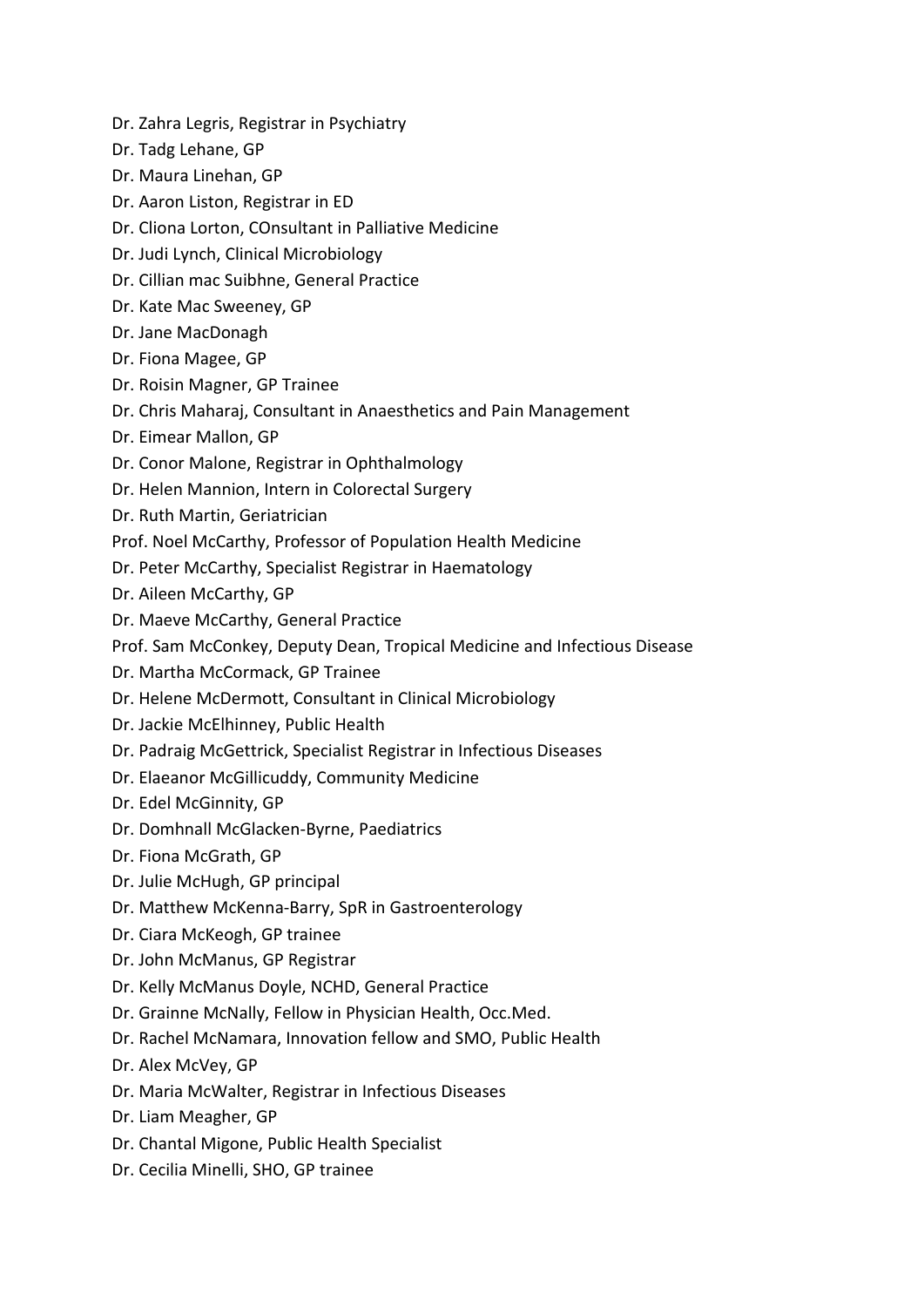- Dr. Geraldine Moloney, Consultant in Infectious Diseases
- Dr. Fiona Monahan, GP
- Dr. Sonja Moore
- Dr. Conor Moran, SpR in Infectious Diseases
- Dr. Joe Moran, Retired GP/Vaccinator
- Dr. John Morris, GP
- Dr. Siti Mardhiah Muhamad Fauzi, SHO in Medicine
- Dr. Eavan Muldoon, Consultant in Infectious Diseases
- Dr. Aoife Mullally, Consultant, Obstetrician & Gynaecologist
- Dr. Ger Mullane, Registrar in Neurology
- Dr. Declan Mulligan, Intern
- Dr. Christoper Mulvey, SHO in Histopathology
- Dr. Andrew Murphy, GP and academic
- Dr. Mark Murphy, GP
- Dr. Elaine Murphy, Medical SHO
- Dr. John Paul Murphy, SHO in Medicine
- Dr. Olive Murphy, Consultant in Microbiology
- Dr. Richard Murray, GP
- Dr. Dean Murray, Registrar in General Practice
- Dr. Siobhán Neville, Consultant in Paediatrics
- Dr. Ellen Newman, SHO in Infectious Diseases
- Dr. Kevin Neylon, General Practice
- Prof. Cliona Ni Cheallaigh, Consultant Physician in Inclusion Health, Infectious Diseases
- Dr. Aisling Ni Nualláin, Palliative Medicine Registrar
- Dr. Aoife Ni Shearcaigh, NCHD, GP
- Dr. Síofra Nic an Bhreithiún, GP
- Dr. Ide Nic Dhonncha, Principal Medical Officer, Community Medicine
- Dr. Hugh Nohilly, GP
- Dr. Sinead Noonan, Oncology
- Dr. Chantelle Ní Chróinín, Registrar in Emergency Medicine
- Dr. Anne O' Brien, GP
- Dr. Niall O'Brien, SHO in Paediatrics
- Dr. Mary O'Brien, GP
- Dr. Cliodhna O Callaghan, GP
- Dr. Michael O Callaghan, GP
- Dr. Eamon O Ceallaigh, GP Registrar
- Dr. Stiofan O Conghaile, Specialist in Anaesthesia and Pain Medicine
- Dr. Oisin O'Connell, Respiratory
- Dr. Pamela O'Connor, Consultant Neonatologist
- Dr. Mortimer O'Connor, Medicine
- Dr. Laura O'Doherty, (Currently Volunteer Medical Officer), Internal Medicine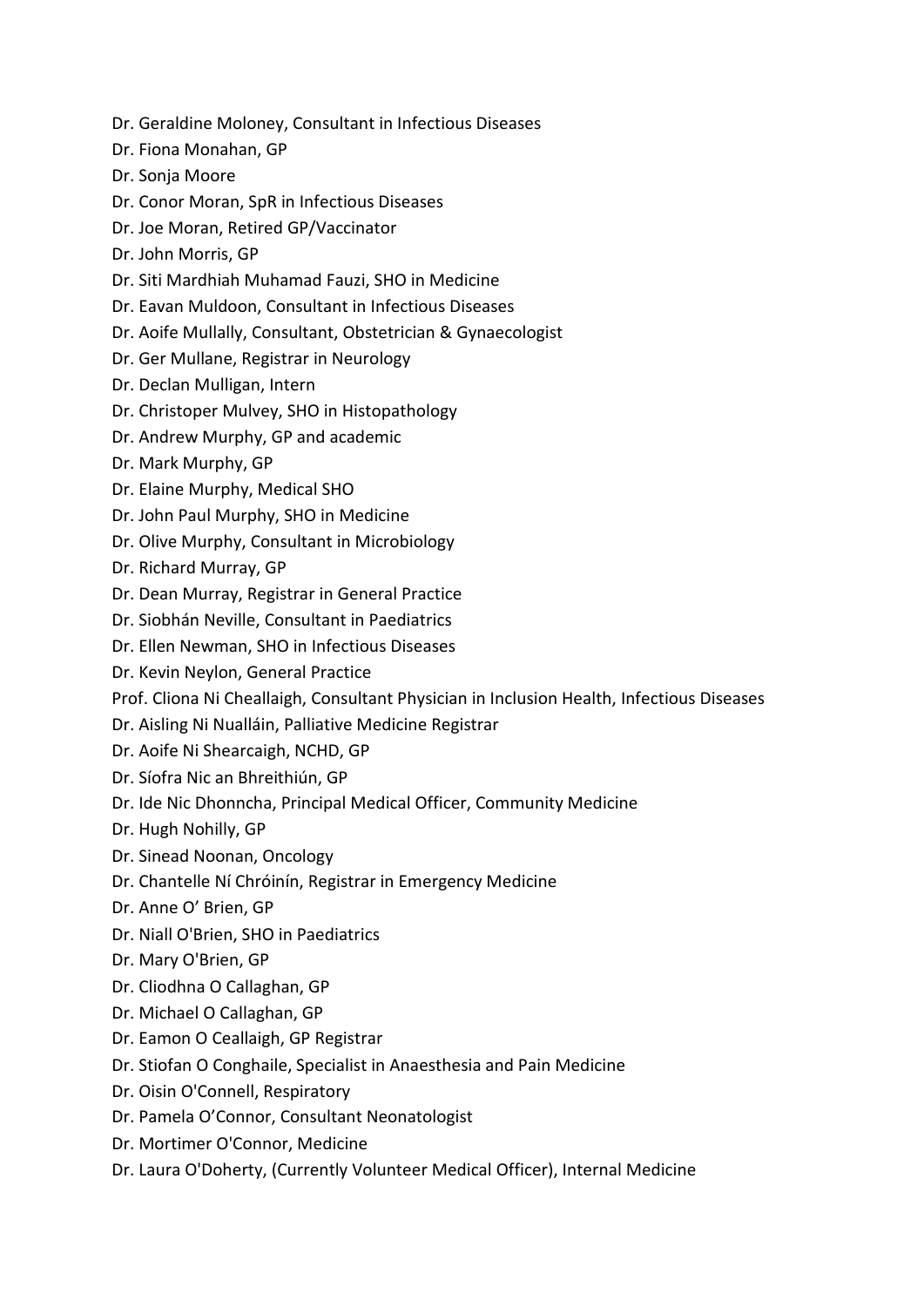- Dr. Patrick O'Donnell, GP & Clinical Fellow in Social Inclusion
- Dr. Catherine O'Donohoe, Dr in General Practice
- Dr. Cormac Ó Dubhghaill, GP
- Dr. Katherine O' Farrell, Community Medicine
- Dr. Peadar Ó Fionnain, GP
- Dr. Jillian O'Keeffe, Registrar in Microbiology
- Dr. Angela O'Leary, Principal Medical Officer, Community Medicine
- Dr. Doireann O'Leary, GP
- Dr. Máirtín Ó Maoláin, GP and Clinical Lecture in General Practice
- Dr. Rhea O' Regan, SpR in Infectious Diseases
- Dr. Ciarán O'Riain, Consultant Histopathologist
- Prof. Brendan O' Shea, General Practice and Occupational Medicine
- Dr. Muireann O Shea, GP
- Dr. Annaliese O Sullivan, GP
- Dr. Niamh O'Sullivan, Consultant Microbiologist
- Dr. Cathal O'Broin, Consultant in Infectious Diseases
- Dr. Austin O'Carroll, GP, Scheme DIrector North Dublin City GP Training Scheme
- Dr. Geraldine O'Dea, Medical Assessor in Public Health Medicine
- Dr. Irene O'Dea, SHO in Haematology
- Dr. Joanne O'Gorman, Consultant in Clinical Microbiology
- Dr. Deirdre O'Gorman, GP
- Dr. Brendan O'Kelly, Specialist Registrar in Infectious Diseases
- Dr. Alan O'Reilly, GP
- Dr. Conor O'Shea, GP
- Dr. Alanna O'Shea, SHO, Medicine
- Dr. Kathleen O'Sullivan, Principal Medical Officer, Community Medical Doctor
- Dr. Daire O'Leary, Paediatrics
- Dr. Orla O'Leary, Clinical Fellow in Paediatrics, GP
- Dr. Sean O'Flynn, GP
- Dr. David Orr, Consultant surgeon, Plastic surgery
- Dr. Lisa Owens, Consultant in Endocrinology
- Dr. Sean Owens, GP
- Dr. Jess O'Riordan, General Practice
- Dr. Siobhan Perot, Community Medical Officer, Paediatrics
- Dr. Naomi Petty-Saphon, Specialist in Public Health Medicine
- Dr. Roisin Phelan
- Dr. Catherine Pigott, GP
- Dr. Grainne Pinaqui, GP
- Dr. Nicholas Power, Specialist Registrar in Infectious Diseases
- Dr. Shane Power, Specialist Registrar in Anaesthesia
- Dr. Siobhan Quirke, SpR in Infectious Diseases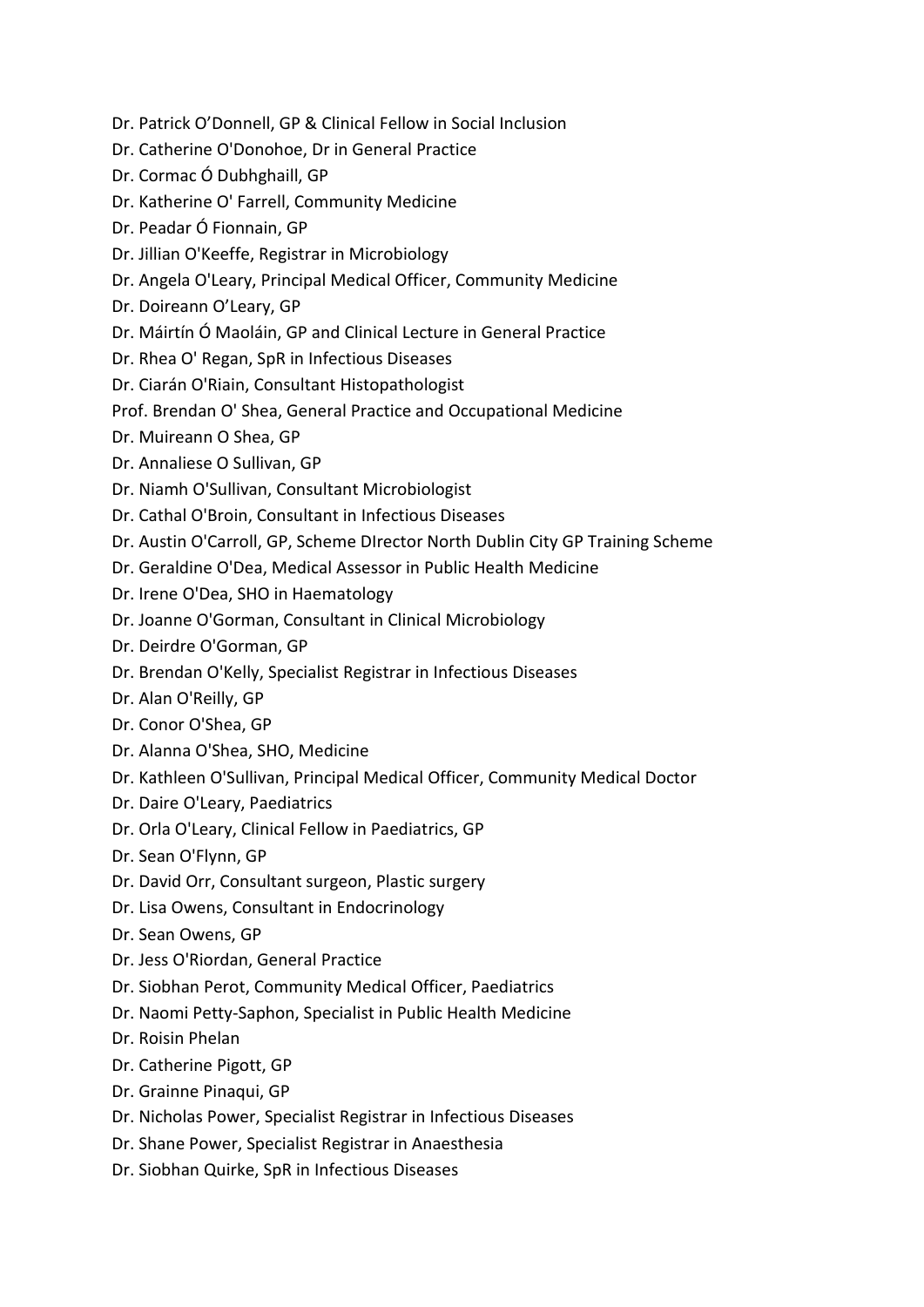- Dr. Ming Rawat, GP
- Dr. Paul Reidy, Specialist Registrar in Infectious Diseases
- Dr. Brian Reilly, GP trainee
- Dr. Audrey Rice, SpR in Infectious Diseases
- Dr. Christine Ritter, GP
- Dr. Kinley Roberts, Consultant in Rehabilitation Medicine
- Dr. James Rooney, Epidemiologist
- Dr. Triona Rooney, SpR, A&E
- Dr. Andrew Rowe, GP trainee
- Dr. Noirin Russell, Consultant Obstetrician/Gynaecologist
- Dr. Michael Ryan, Public Health
- Dr. Corinna Sadlier, Consultant in Infectious Diseases
- Dr. Niamh Scanlan, GP
- Dr. Kirsten Schaffer, Consultant in Microbiology
- Dr. Brid Shanahan, GP
- Dr. Rose Sharkey, Respiratory consultant
- Dr. Darragh Shields, Consultant in Emergency Medicine
- Dr. Emer Shortall, GP
- Prof. Susan Smith, Professor in Primary Care Medicine
- Dr. Matt Smyth, Neurology Registrar
- Dr. Eoin Somers, Emergency Medicine
- Dr. Nicholas Stefanovic, SHO in Medicine
- Dr. Stefania Stroiescu, in SHO Respiratory Medicine
- Dr. Ellen Stuart, GP/GP Lecturer
- Dr. Mirielle Sweeney, GP
- Dr. Eileen Sweeney, Psychiatrist, General Adult & Later Life Psychiatry
- Dr. Eileen Sweeney, Consultant in Infectious Diseases
- Dr. Mary Taaffe, GP
- Dr. Marie Talty, SpR in Respiratory Medicine
- Dr. Caitriona Tiernan, GP Registrar
- Dr. Sean Tierney, Consultant Vascular Surgeon
- Dr. Liam Townsend, SpR in Infectious Diseases
- Dr. Eimear Tracey, SHO in General Practice
- Dr. Memoona Usman, SpR in Psychiatry
- Dr. Sabrina Vassia, Senior Medical Officer, Community Medicine
- Dr. Vilasini Vikneswaramoorthy, Registrar in Microbiology
- Dr. Vivienne Wallace, GP
- Dr. Niamh Walley, GP
- Dr. Cathriona Walsh, Senior Medical Officer, Community Medicine
- Dr. Elaine Walsh, GP, General Practice
- Dr. Aoibhinn Walsh, Paediatric Inclusion Health Fellow